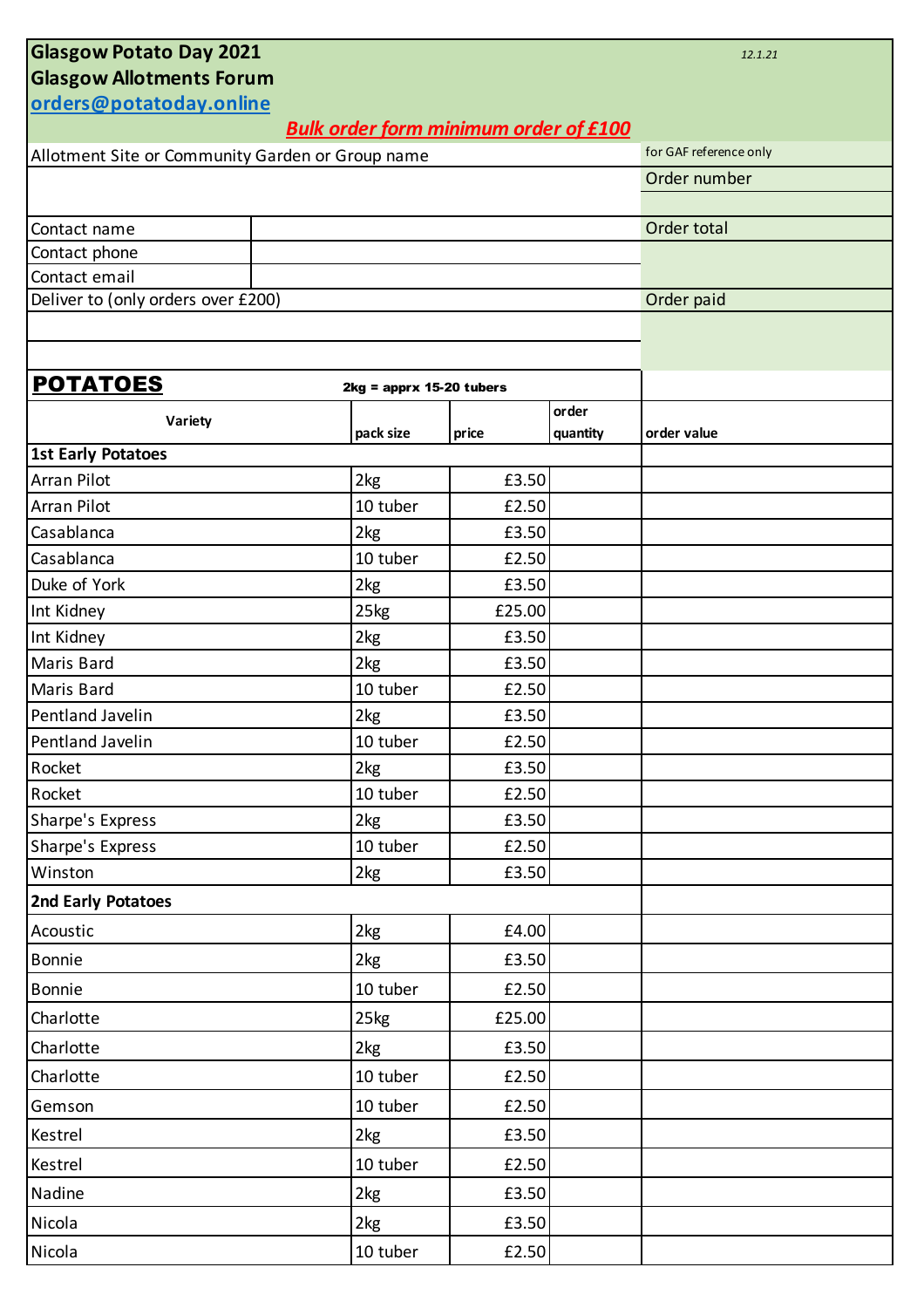| Wilja                           | 2kg      | £3.50  |  |
|---------------------------------|----------|--------|--|
| <b>Albert Bartlett Potatoes</b> |          |        |  |
| Anya                            | 2kg      | £4.50  |  |
| Anya                            | 5 tuber  | £2.00  |  |
| Apache                          | 2kg      | £4.50  |  |
| Apache                          | 5 tuber  | £2.00  |  |
| Rooster                         | 2kg      | £4.50  |  |
| Rooster                         | 5 tuber  | £2.00  |  |
| Vivaldi                         | 2kg      | £4.50  |  |
| Vivaldi                         | 5 tuber  | £2.00  |  |
| Purple Majesty                  | 1kg      | £3.50  |  |
| <b>Main Crop Potatoes</b>       |          |        |  |
| Cara                            | 2kg      | £3.50  |  |
| Cara                            | 10 tuber | £2.50  |  |
| Carolus                         | 2kg      | £3.50  |  |
| Carolus                         | 10 tuber | £2.50  |  |
| Desiree                         | 25kg     | £21.00 |  |
| Desiree                         | 2kg      | £3.50  |  |
| Desiree                         | 10 tuber | £2.50  |  |
| Golden Wonder                   | 25kg     | £30.00 |  |
| Golden Wonder                   | 2kg      | £3.50  |  |
| Golden Wonder                   | 10 tuber | £2.50  |  |
| <b>Kerrs Pink</b>               | 25kg     | £22.50 |  |
| <b>Kerrs Pink</b>               | 2kg      | £3.50  |  |
| King Edward                     | 25kg     | £25.00 |  |
| King Edward                     | 2kg      | £3.50  |  |
| King Edward                     | 10 tuber | £2.50  |  |
| Maris Piper                     | 25kg     | £25.00 |  |
| <b>Maris Piper</b>              | 2kg      | £3.50  |  |
| <b>Maris Piper</b>              | 10 tuber | £2.50  |  |
| Picasso                         | 2kg      | £3.50  |  |
| Picasso                         | 10 tuber | £2.50  |  |
| Pink Fir Apple                  | 25kg     | £32.00 |  |
| Pink Fir Apple                  | 2kg      | £3.50  |  |
| Pink Fir Apple                  | 10 tuber | £2.50  |  |
| Sarpo Mira                      | 25kg     | £32.00 |  |
| Sarpo Mira                      | 2kg      | £3.50  |  |
| Salad Blue                      | 1kg      | £3.00  |  |
| <b>Shetland Black</b>           | 1kg      | £3.00  |  |
| <b>Onions, Garlic, Shallots</b> |          |        |  |
| onion Red Baron                 | 50 sets  | £1.99  |  |
| onion, Rosanna                  | 50 sets  | £1.99  |  |